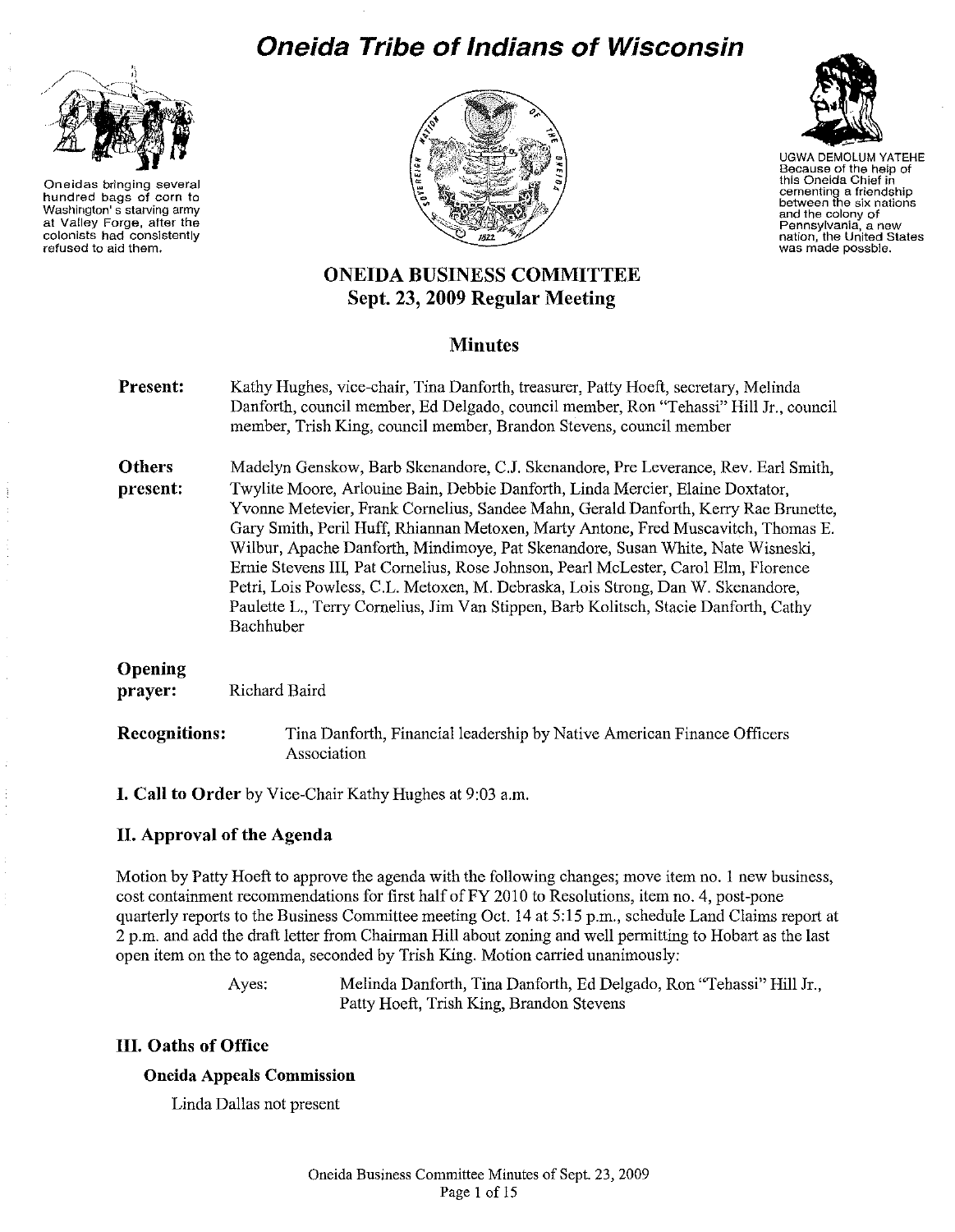# IV. Minutes to be approved

ś

#### 1. Aug. 26 Business Committee minutes

Motion by Ed Delgado to approve the Aug. 26 Business Committee minutes, seconded by Patty Hoeft. Motion carried with one abstention:

| Ayes:      | Melinda Danforth, Ed Delgado, Ron "Tehassi" Hill Jr., Patty Hoeft,<br>Trish King, Brandon Stevens |
|------------|---------------------------------------------------------------------------------------------------|
| Abstained: | Tina Danforth                                                                                     |

#### 2. Sept. 9 Business Committee minutes

Motion by Patty Hoeft to approve the Sept. 9 Business Committee minutes, seconded by Ed Delgado. Motion carried unanimously:

> Ayes: Melinda Danforth, Tina Danforth, Ed Delgado, Ron "Tehassi" Hill Jr., Patty Hoeft, Trish King, Brandon Stevens

# 3. Sept. 15 Special Business Committee minutes

Motion by Patty Hoeft to approve the Sept. 15 Special Business Committee minutes, seconded by Brandon Stevens. Motion carried unanimously:

| Ayes: | Melinda Danforth, Tina Danforth, Ed Delgado, Ron "Tehassi" Hill Jr., |
|-------|----------------------------------------------------------------------|
|       | Patty Hoeft, Trish King, Brandon Stevens                             |

# V. Reports

# 1. Stimulus Initiative report

Sponsor: Debbie Thundercloud/Jennifer Hill-Kelley

Motion by Ed Delgado to approve the Stimulus Initiative report, seconded by Patty Hoeft. Motion carried unanimously:

> Ayes: Melinda Danforth, Tina Danforth, Ed Delgado, Ron "Tehassi" Hill Jr., Patty Hoeft, Trish King, Brandon Stevens

# 2. Oneida Recreation summer program report

Sponsor: Debbie Thundercloud

Motion by Tina Danforth to approve the Oneida Recreation summer program report, seconded by Melinda Danforth. Motion carried unanimously:

> Ayes: Melinda Danforth, Tina Danforth, Ed Delgado, Ron "Tehassi" Hill Jr., Patty Hoeft, Trish King, Brandon Stevens

# VI. Travel Reports

## VII. Follow up Reports/BC Directives from Previous Meetings

1. Native American Group Consortium "P-Card" proposal by Seminole Tribe of Florida & SEED Inc.

Sponsor: Tina Danforth

Motion by Patty Hoeft to defer the Native American Group Consortium "P-Card" proposal by Seminole Tribe of Florida & SEED Inc. for 60 days, seconded by Trish King. Motion carried unanimously: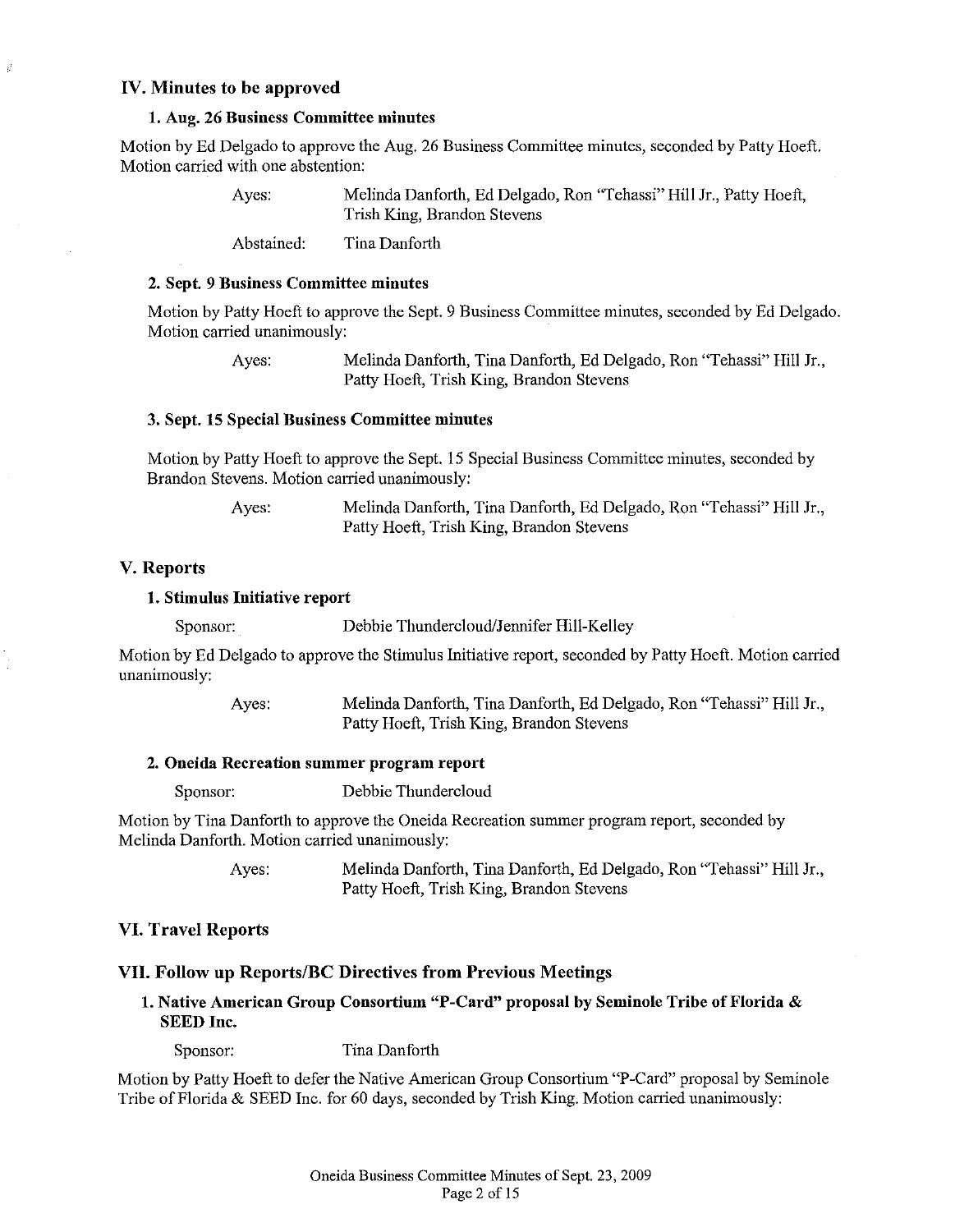Ayes: Melinda Danforth, Tina Danforth, Ed Delgado, Ron "Tehassi" Hill Jr., Patty Hoeft, Trish King, Brandon Stevens

#### 2. Contingency plans for operation

Sponsor: Joint Executive Team

Excerpt from Aug. 26: Motion by Trish King to accept the Contingency Plan report and request a status report from the Sept. 23 Business Committee meeting with also a preview look at how this year's budget will impact the 2010 fiscal year budget, seconded by Patty Hoeft. Motion carried unanimously.

Motion by Patty Hoeft to move follow up no. 2 Contingency plans for operations to resolution no. 4, seconded by Trish King. Motion carried unanimously:

> Ayes: Melinda Danforth, Tina Danforth, Ed Delgado, Ron "Tehassi" Hill Jr., Patty Hoeft, Trish King, Brandon Stevens

# VIII. General Tribal Council

## a. Petitions

#### 1. Petition by Lilian King/Madelyn Genskow re: enrollments office location/status report

Sponsor: Patty Hoeft

Motion by Patty Hoeft to accept the enrollments office location status report as FYI, seconded by Melinda Danforth. Motion carried unanimously:

> Ayes: Melinda Danforth, Tina Danforth, Ed Delgado, Ron "Tehassi" Hill Jr., Patty Hoeft, Trish King, Brandon Stevens

#### b. Meetings

#### 1. Continue Aug. 1 special GTC meeting business on Oct. 31, 2009

Sponsor: Patty Hoeft

Motion by Ed Delgado to accept the special GTC meeting business on Oct. 31, 2009 update report, seconded by Trish King. Motion carried unanimously:

> Ayes: Melinda Danforth, Tina Danforth, Ed Delgado, Ron "Tehassi" Hill Jr., Patty Hoeft, Trish King, Brandon Stevens

# 2. Status of petition by Madelyn Genskow/Amelia Cornelius to purchase hyperbaric oxygen chamber

Sponsor: Melinda Danforth

Motion by Patty Hoeft to accept the hyperbaric oxygen chamber as FYI and request for additional information before Oct. 14, seconded by Melinda Danforth. Motion carried unanimously:

> Ayes: Melinda Danforth, Tina Danforth, Ed Delgado, Ron "Tehassi" Hill Jr., Patty Hoeft, Trish King, Brandon Stevens

## IX. New Business

#### a. Resolutions

#### 1. OTIE to seek and secure finances without first obtaining OBC approval

Sponsor: Kathy Hughes/Butch Rentmeester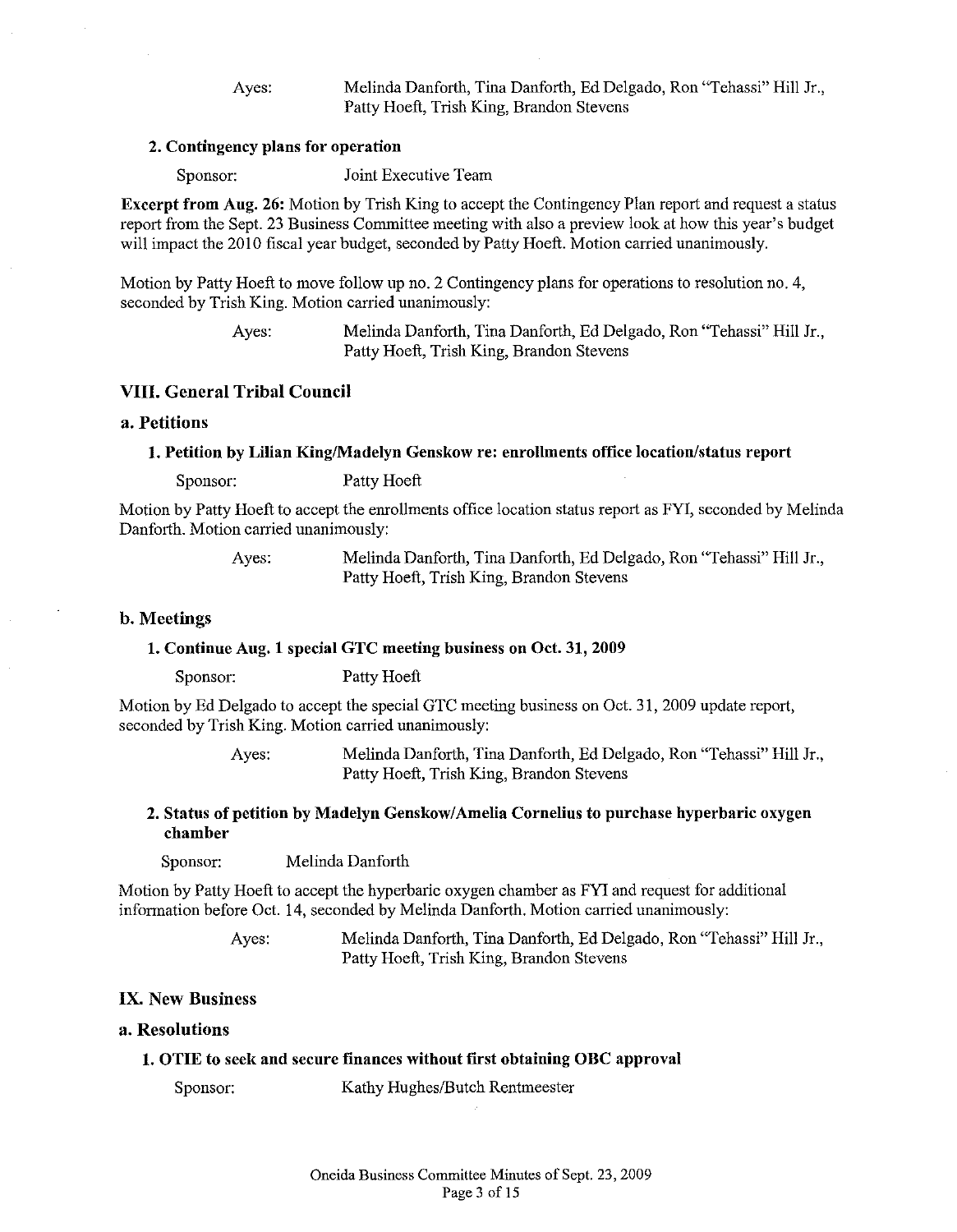Excerpt from Sept. 9: Motion by Patty Hoeft to refer the Oneida Tribal Integrated Enterprises request re: language changes in their loan guaranty with M&I Bank to Chief Counsel for a legal analysis and to the Treasurer/CFO for a financial analysis due back at the Sept. 23 Business Committee meeting, seconded by Ed Delgado. Motion carried unanimously.

Motion by Patty Hoeft to defer to the Oct. 14 Business Committee to allow the Chief Financial Official and the Legal Council to work together with OTIE to bring back a recommendation to the Business Committee, seconded by Ron "Tehassi" Hill Jr. Motion carried with one opposed:

> Ayes: Melinda Danforth, Ed Delgado, Ron "Tehassi" Hill Jr., Patty Hoeft, Trish King, Brandon Stevens

Opposed: Tina Danforth

For the record: Tina Danforth opposed because this is not in the best interest of the tribe. It doesn't help to foster dependency financial and economically of the resources of the tribe and to increase our liability. We are going into a constraint financial era unfortunately with the economy. I promote OTIE growing on its own with its capabilities not on the shirt-tails of the tribe.

#### 2. Resolution to Declare Official Intent Under Reimbursement Bond Regulations

Sponsor: Tina Danforth/Terry Cornelius

Motion by Trish King to adopt resolution 09-23-09-A Resolution to Declare Official Intent Under Reimbursement Bond Regulations for the Oneida Residential Central Care Community, seconded by Ron "Tehassi" Hill Jr. Motion carried unanimously:

Ayes: Melinda Danforth, Tina Danforth, Ed Delgado, Ron "Tehassi" Hill Jr., Patty Hoeft, Trish King, Brandon Stevens

# 3. Contiuuing to operate in FY 2010-2012

Sponsor: Tina Danforth

Excerpt from Sept. 9: Motion by Patty Hoeft to defer the Continuing to Operate in FY 2010-2012 resolution to the Joint Executive Team with a recommendation at the Sept. 23 Business Committee meeting, seconded by Ron "Tehassi" Hill Jr. Motion carried with one abstention.

Motion by Ed Delgado to adopt resolution 09-23-09-B Continuing top operate in FY 2010 (FY 2010- 2012 Budget Cycle), seconded by Tina Danforth. Motion carried unanimously:

> Ayes: Melinda Danforth, Tina Danforth, Ed Delgado, Ron "Tehassi" Hill Jr., Patty Hoeft, Trish King, Brandon Stevens

## 4. Cost containment recommendations for first half of FY 2010

Sponsor: Tina Danforth

Motion by Patty Hoeft to approve the following process for adopting the FY 2010 budget; 1. Treasurer and the Chief Financial Officer to conduct a series ofwork meetings for the Business Committee and Joint Executive Team to review the FY 2010 budget line by line, education scholarship increase proposal and the petition to purchase the hyperbaric oxygen chamber during the period of Sept. 28 through Oct. 9, 2. Schedule a special Business Committee meeting on Oct. 12 starting at 9 a.m. for the Business Committee to adopt the FY 2010 Budget and authorize it to go to GTC and if the Business Committee is unable to come to a decision on Oct. 12 that the meeting be recessed and re-convened on Oct. 13 until they make a decision, 3. Schedule a special Business Committee meeting on Oct. 19 starting at 9 a.m. for the Business Committee to approve the GTC agenda and agenda packet that will go to the printer for mailing to GTC, seconded by Brandon Stevens. Motion carried with one abstention.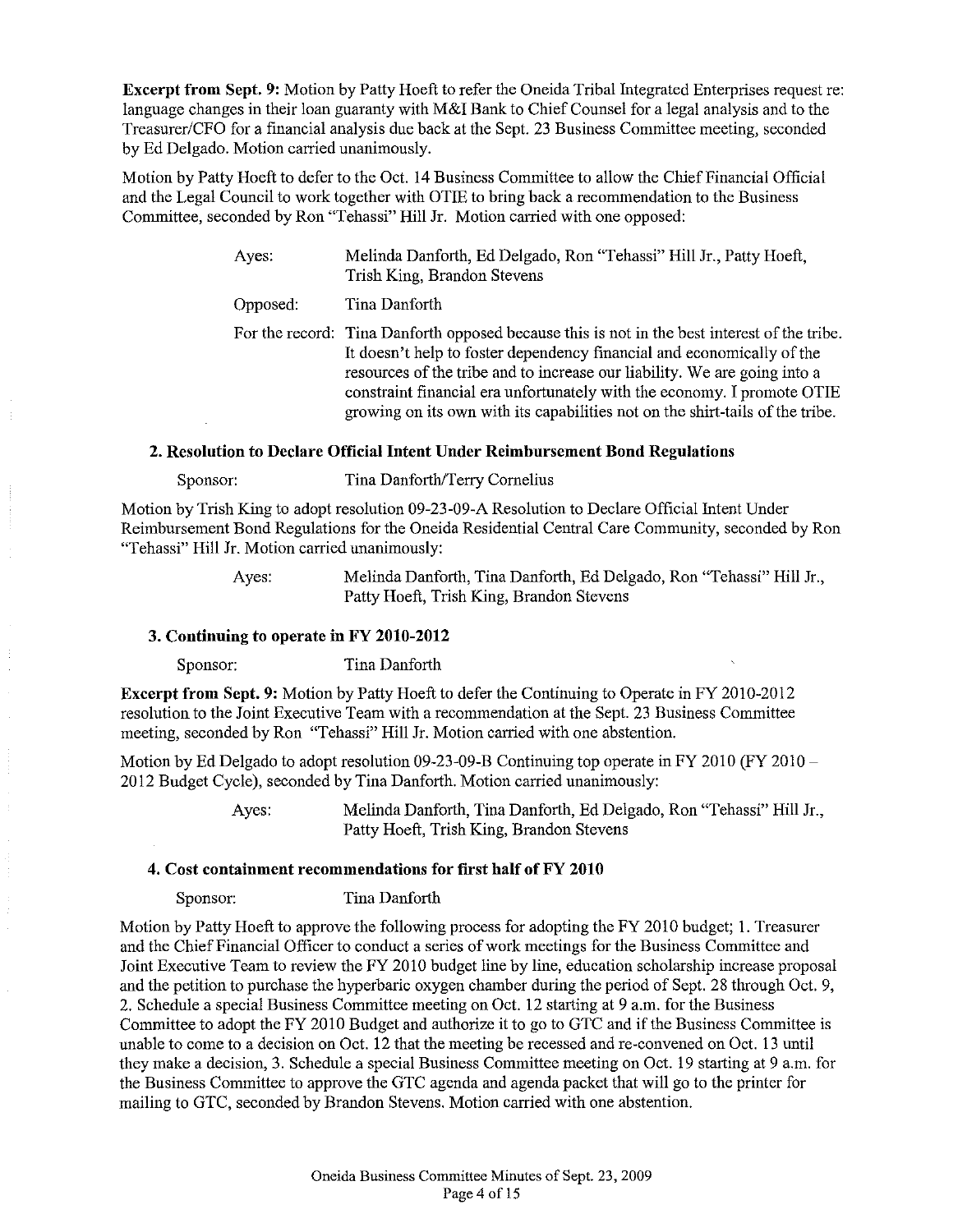Ayes: Melinda Danforth, Ed Delgado, Ron "Tehassi" Hill Jr., Patty Hoeft, Trish King, Brandon Stevens

Abstained: Tina Danforth

Motion by Ed Delgado to adopt resolution 09-23-09-C Emergency Resolution Implementing Spending Restrictions and Cost Containment For the First Six Months of FY 2010 (FY 2010 - 2012 Budget Cycle), seconded by Tina Danforth. Motion carried with three abstentions:

> Ayes: Tina Danforth, Ed Delgado, Patty Hoeft, Trish King,

Abstained: Melinda Danforth, Ron "Tehassi" Hill Jr., Brandon Stevens

Amendment to the motion by Patty Hoeft that the Joint Executive Team, Treasurer and CFO management provide a report to the Business Committee by Sept. 25 listing the savings for each ofthe eleven items in the resolution, seconded by Brandon Stevens. Motion carried with one opposed and one abstention:

| Ayes:      | Melinda Danforth, Ed Delgado, Ron "Tehassi" Hill Jr., Patty Hoeft,<br>Trish King, Brandon Stevens |  |
|------------|---------------------------------------------------------------------------------------------------|--|
| Opposed:   | Tina Danforth                                                                                     |  |
| Abstained: | Melinda Danforth                                                                                  |  |

# b. Requests

# 1. Restructure of Oneida food pautry

Sponsor: Melinda Danforth

Motion by Ed Delgado to direct the General Manager to re-open the food pantry within the next two weeks and to re-establish whatever food was in there to make it functional with the volunteers, workers, and food to serve the people and there needs to be in compliance with any audit findings be addressed and a report be brought back to the Oct. 14 Business Committee meeting, seconded by Tina Danforth. Motion carried unanimously:

> Ayes: Melinda Danforth, Tina Danforth, Ed Delgado, Ron "Tehassi" Hill Jr., Patty Hoeft, Trish King, Brandon Stevens

Motion by Tina Danforth to recess until 1:30 p.m., seconded by Patty Hoeft. Motion carried unanimously:

Ayes: Melinda Danforth, Tina Danforth, Ed Delgado, Ron "Tehassi" Hill Jr., Patty Hoeft, Trish King, Brandon Stevens

Meeting called to order by Vice-Chair Kathy Hughes at 1:32 p.m.

Present: Ed Delgado, Trish King, Kathy Hughes, Brandon Stevens, Ron "Tehassi" Hill Jr. Melinda Danforth and Patty Hoeft arrived at 1:35 p.m., Tina Danforth arrived at 1:40 p.m.

#### 2. SEOTS board need for funds to finish FY 2009

Sponsor: Ed Delgado

Motion by Ed Delgado to deny the request for additional funding with the understanding that SEOTS Board will work with accounting to address this issue because there is money in the budget, seconded by Trish King. Motion carried unanimously:

> Ayes: Melinda Danforth, Ed Delgado, Ron "Tehassi" Hill Jr., Patty Hoeft, Trish King, Brandon Stevens

Not present: Tina Danforth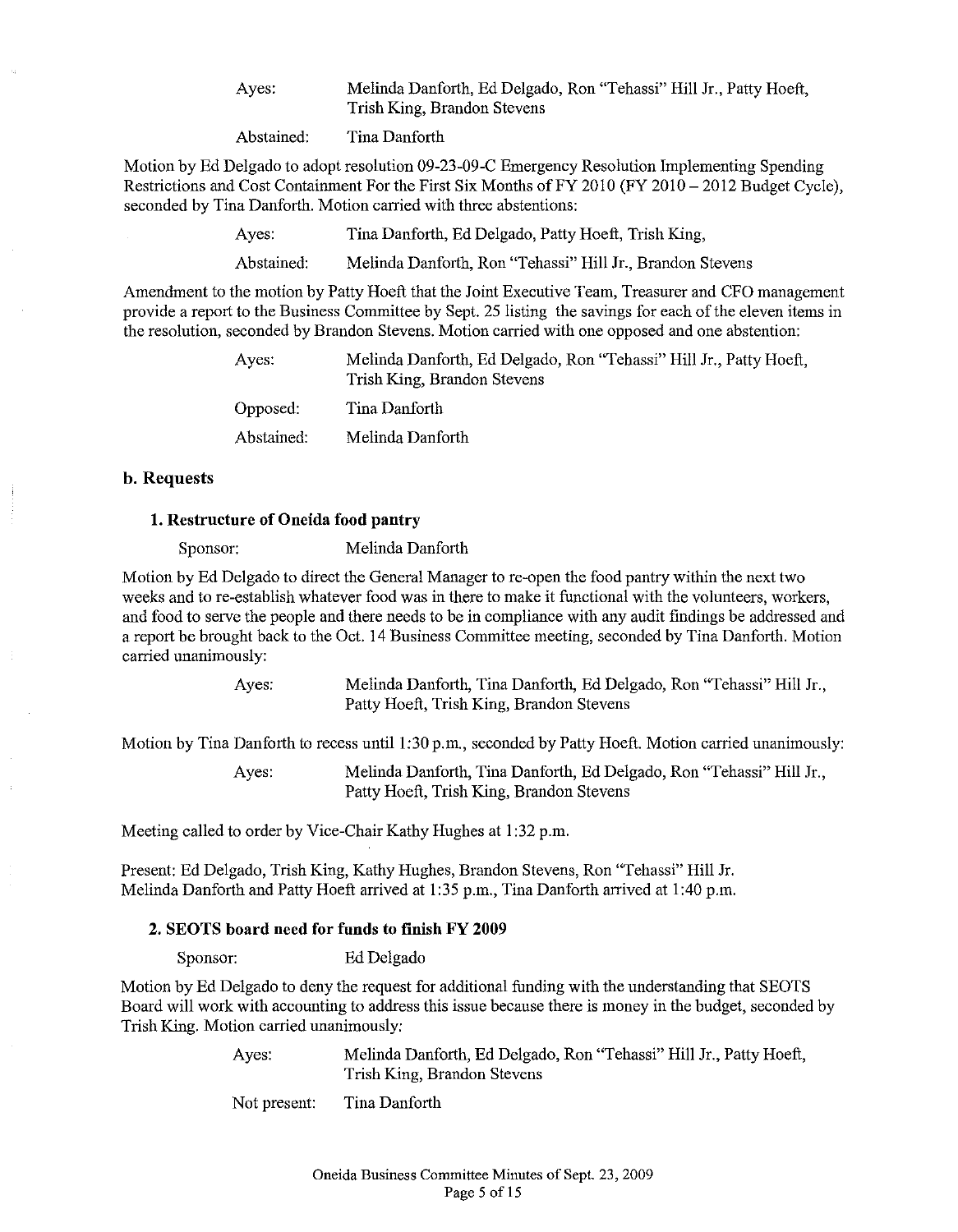# 3. Restructure and realign the divisions under the General Manager

Sponsor: Trish King/Kathy Hughes

Motion by Melinda Danforth to direct the General Manager to access the functions of the areas under her responsibility and identify re-structure recommendations based upon three components; I. Programs and services, 2. Enterprises, 3. Internal services and that a preliminary review report be completed by Dec. 2009 with a final recommendation by April I, 2010, seconded by Ron "Tehassi" Hill Jr. Motion carried unanimously:

> Ayes: Melinda Danforth, Ed Delgado, Ron "Tehassi" Hill Jr., Patty Hoeft, Trish King, Brandon Stevens

Not present: Tina Danforth

#### 4. Michael Best & Fredrich LLP contract approval for HIPPA services

Sponsor: Jo Anne House

Motion by Ed Delgado to approve the Michael Best & Fredrich LLP contract for HIPPA services, seconded by Ed Delgado. Motion carried unanimously:

> Ayes: Melinda Danforth, Ed Delgado, Ron "Tehassi" Hill Jr., Patty Hoeft, Trish King, Brandon Stevens

Not present: Tina Danforth

# 5. Native American Rights Fund donation request

Sponsor: Rick Hill

Motion by Ed Delgado to deny the request based on the recently passed contingency resolution, seconded by Patty Hoeft. Motion carried with one abstention:

> Ayes: Melinda Danforth, Ed Delgado, Ron "Tehassi" Hill Jr., Patty Hoeft, Trish King, Brandon Stevens

Abstained: Tina Danforth

# 6. Letter to President Obama supporting National Indian Gaming Commission leadership appointments

Sponsor: Rick Hill

Motion by Melinda Danforth to approve the letter to President Obama supporting Nation Indian Gaming Commission leadership appointment, seconded by Patty Hoeft. Motion carried with one abstention:

> Ayes: Melinda Danforth, Ed Delgado, Ron "Tehassi" Hill Jr., Patly Hoeft, Trish King, Brandon Stevens

Abstained: Tina Danforth

#### 7. Support Norm DesRosiers for National Indian Gaming Commission re-appointment

Sponsor: Rick Hill

No action taken.

# 8. Retro-approve Councilman Steven's testimony for the Passage of Indian Child Welfare Act public hearing

Sponsor: Bill Gollnick/Tana Aquirre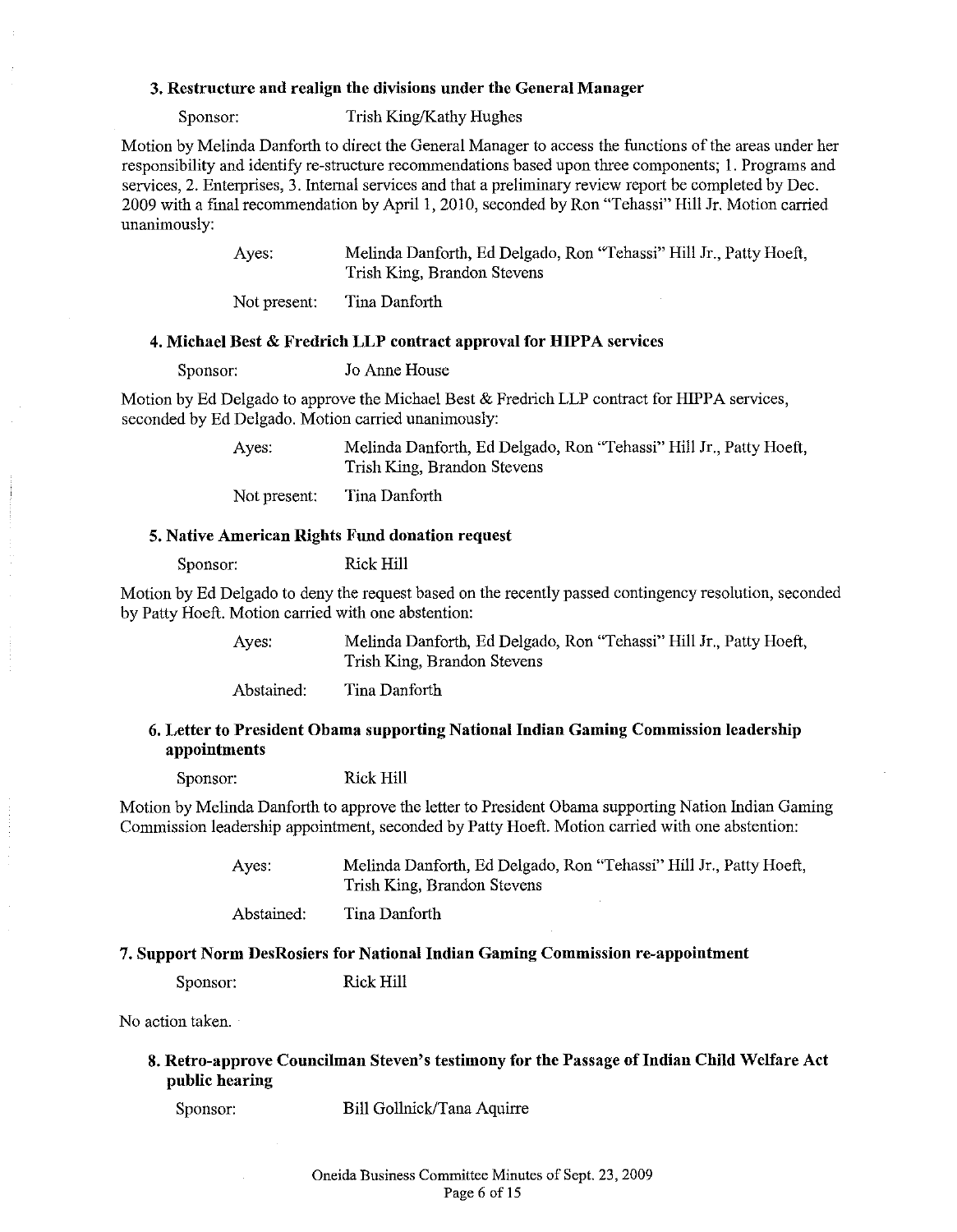Motion by Patty Hoeft to retro-approve Councilman Brandon Steven's testimony for the passage of Indian Child Welfare Act public hearing, seconded by Ron "Tehassi" Hill Jr. Motion carried unanimously:

> Ayes: Melinda Danforth, Tina Danforth, Ed Delgado, Ron "Tehassi" Hill Jr., Patty Hoeft, Trish King, Brandon Stevens

# 9. Oneida Police Commission Brabazon Law Offices contract

Sponsor: Jo Anne House/Bernie John-Stevens

Motion by Tina Danforth to deny the Brabazon Law Offices contract request, seconded by Ed Delgado.

Motion by Melinda Danforth to table the Brabazon Law Office contract request, seconded by Patty Hoeft. Motion carried with one opposed:

> Ayes: Melinda Danforth, Ed Delgado, Ron "Tehassi" Hill Jr., Patty Hoeft, Trish King, Brandon Stevens

Opposed: Tina Danforth

#### 10. ADT contract for secnrity services at Oneida Health Center at 1:30 p.m.

Sponsor: Debbie Thundercloud

Motion by Patty Hoeft to approve the ADT contract for security services at the Oneida Health Center, seconded by Ed Delgado. Motion carried with one opposed and one abstention:

| Ayes:      | Ed Delgado, Ron "Tehassi" Hill Jr., Patty Hoeft, Brandon Stevens |
|------------|------------------------------------------------------------------|
| Opposed:   | Melinda Danforth, Tina Danforth                                  |
| Abstained: | Trish King                                                       |

#### c. Travel Requests

1. Retro-approve Deputy Assistant Secretary Del Laverdure and Policy Advisor Wizi Garriot meeting in Washington D.C., Sept. 21-22

Sponsor: Brandon Stevens

Motion by Melinda Danforth to retro-approve Councihnan Brandon Steven's travel to Washington D.C. Sept. 21 and 22, seconded by Patty Hoeft. Motion carried unanimously:

> Ayes: Melinda Danforth, Tina Danforth, Ed Delgado, Ron "Tehassi" Hill Jr., Patty Hoeft, Trish King, Brandon Stevens

#### 2. IHS Health Research Advisory Council meeting Nov. 12, Catoosa, OK

Sponsor: Kathy Hughes

Motion by Patty Hoeft to approve travel request for Kathy Hughes to attend IHS Health Research Advisory Council meeting Nov. 12 in Catoosa, OK, seconded by Ed Delgado. Motion carried unanimously:

> Ayes: Melinda Danforth, Tina Danforth, Ed Delgado, Ron "Tehassi" Hill Jr., Patty Hoeft, Trish King, Brandon Stevens

3. Attorney General Indian Country Listening Session & OVW 2009 Tribal Consultation Minneapolis, MN Oct. 28-30

Sponsor: Ed Delgado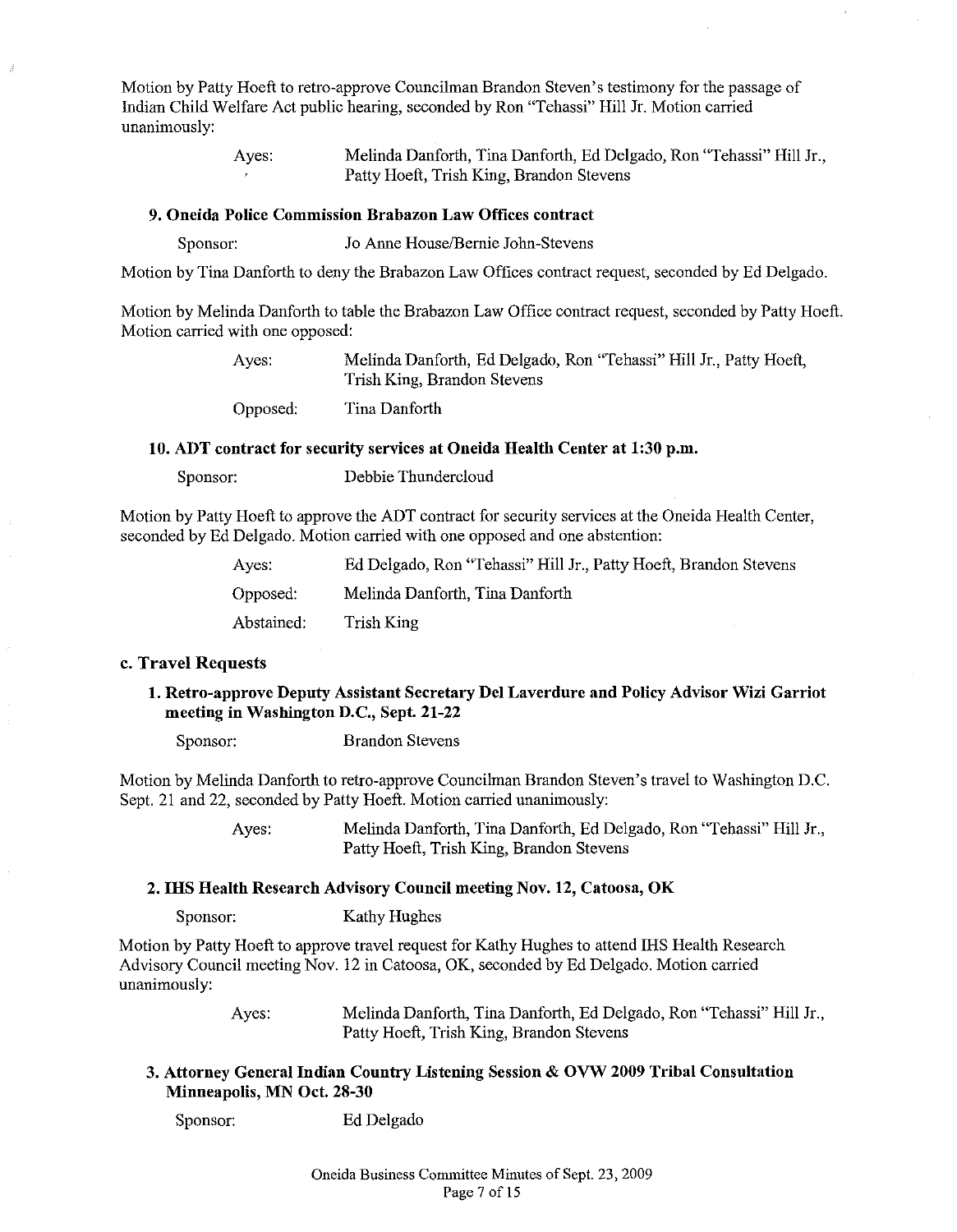Motion by Ed Delgado to withdraw his travel request based on the passed cost containment resolution, seconded by Patty Hoeft. Motion carried unanimously:

> Ayes: Melinda Danforth, Tina Danforth, Ed Delgado, Ron "Tehassi" Hill Jr., Patty Hoeft, Trish King, Brandon Stevens

# 4. 19<sup>th</sup> Annual Indian Land Consolidation Symposium Oct. 26-30 Catoosa, OK

Sponsor: Trish King

Motion by Trish King to withdraw her travel request, seconded by Patty Hoeft. Motion carried unanimously:

| Ayes: | Melinda Danforth, Tina Danforth, Ed Delgado, Ron "Tehassi" Hill Jr., |
|-------|----------------------------------------------------------------------|
|       | Patty Hoeft, Trish King, Brandon Stevens                             |

#### 5. Region 5 Tribal Operations Committee meeting Oct. 19-21 Grand Portage, MN

Motion by Melinda to approve travel for Councilman Hill to attend Region 5 Tribal Operations Committee meeting Oct. 19 through 21 in Grand Portage, MN, seconded by Brandon Stevens. Motion carried with one abstention:

> Ayes: Melinda Danforth, Tina Danforth, Ed Delgado, Patty Hoeft, Trish King, Brandon Stevens

Abstention: Ron "Tehassi" Hill Jr.

# X. Community Development Planning Committee

# 1. July 2 CDPC minutes

Sponsor: Ron "Tehassi" Hill Jr.

Motion by Patty Hoeft to approve the July 2 Community Development Planning Committee minutes, seconded by Trish King. Motion carried unanimously:

> Ayes: Melinda Danforth, Tina Danforth, Ed Delgado, Ron "Tehassi" Hill Jr., Patty Hoeft, Trish King, Brandon Stevens

#### 2. Aug. 6 CDPC minutes

Sponsor: Ron "Tehassi" Hill Jr.

Motion by Ed Delgado to approve the Aug. 6 Community Development Planning Committee minutes, seconded by Ron "Tehassi" Hill Jr. Motion carried with one abstention.

> Ayes: Melinda Danforth, Ed Delgado, Ron "Tehassi" Hill Jr., Patty Hoeft, Trish King, Brandon Stevens

Abstention: Tina Danforth

#### 3. Sept. 3 CDPC minutes

Sponsor: Ron "Tehassi" Hill Jr.

Motion by Patty Hoeft to accept the Sept. 3 Community Development Planning Committee minutes, seconded by Trish King. Motion carried with two abstentions: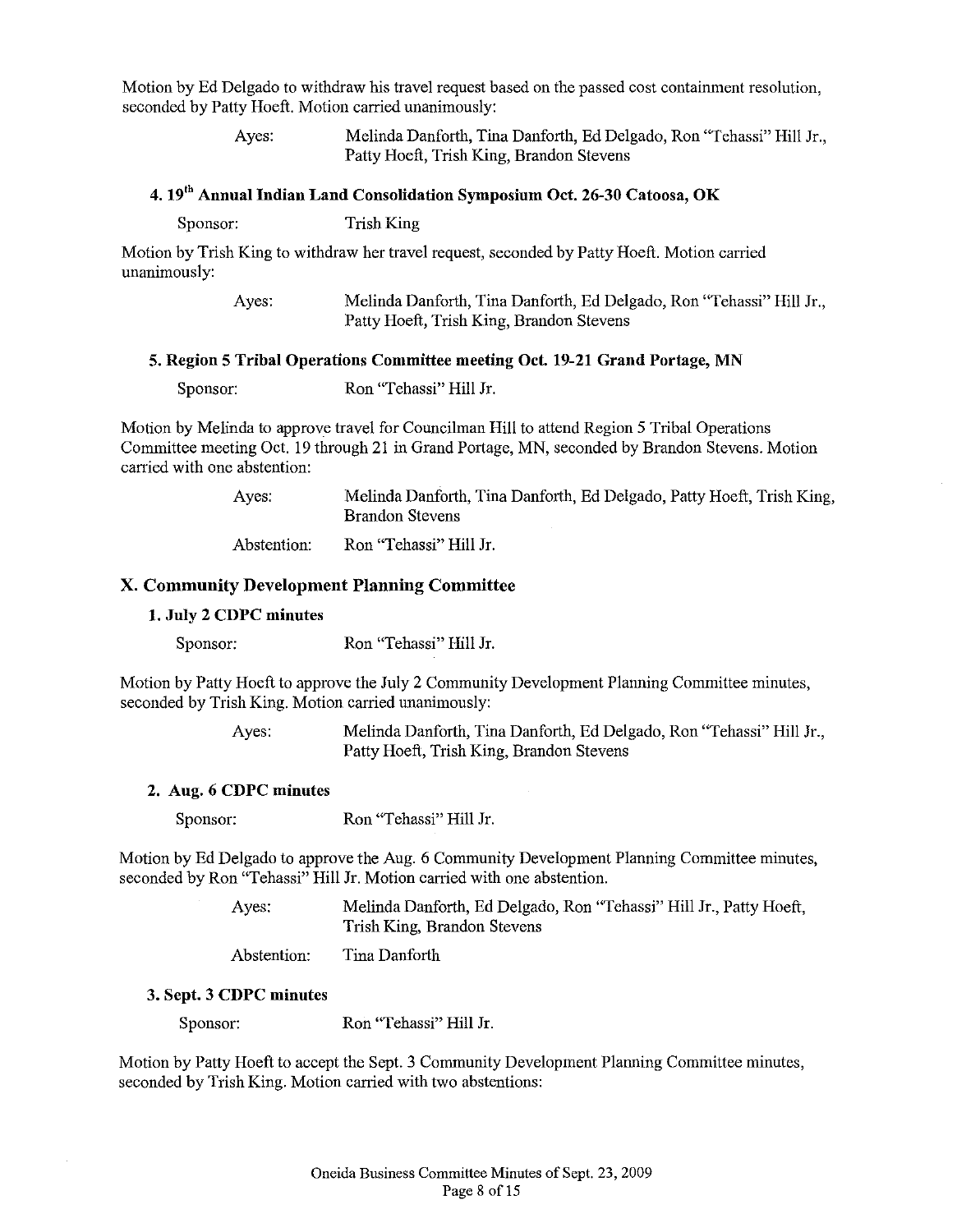Ayes: Ed Delgado, Ron "Tehassi" Hill Jr., Patty Hoeft, Trish King, Brandon **Stevens** 

Abstention: Melinda Danforth, Tina Danforth

Motion by Trish King to defer the action items on the follow up memo to the budget meetings, seconded by Ed Delgado. Motion withdrawn.

Motion by Trish King to defer the cultural center development to the Business Committee budget meetings, seconded by Ed Delgado. Motion carried with one opposed:

| Ayes:      | Ed Delgado, Ron "Tehassi" Hill Jr., Patty Hoeft, Trish King, Brandon<br><b>Stevens</b> |
|------------|----------------------------------------------------------------------------------------|
| Opposed:   | Tina Danforth                                                                          |
| Abstained: | Melinda Danforth                                                                       |

Motion by Tina Danforth to deny the request for the Environmental Resource Board of \$25,000 in 2010. Motion failed for no second.

Motion by Patty Hoeft to defer the request by the Environmental Resource Board of \$25,000 for FY 2010 to the Business Committee budget meeting starting Sept. 28, seconded by Ed Delgado. Motion carried with one opposed and one abstention:

| Aves:      | Ed Delgado, Ron "Tehassi" Hill Jr., Patty Hoeft, Trish King, Brandon<br>Stevens |
|------------|---------------------------------------------------------------------------------|
| Opposed:   | Tina Danforth,                                                                  |
| Abstained: | Melinda Danforth                                                                |

Motion by Melinda Danforth to approve a letter to the Trust Committee and that the Chair of the Community Development Planning Committee Ron "Tehassi" Hill Jr. will send out and defer the resolution to GTC until we have the follow up from the Trust Committee, seconded by Patty Hoeft. Motion carried with one abstention:

> Ayes: Melinda Danforth, Ed Delgado, Ron "Tehassi" Hill Jr., Patty Hoeft, Trish King, Brandon Stevens

Abstention: Tina Danforth

# XI. Finance Committee

# XII. Legislative Operating Committee

1. Sept. 2 LOC minutes

Sponsor: Trish King

Motion by Patty Hoeft to approve the Sept. 2 Legislative Operating Committee minutes, seconded by Melinda Danforth. Motion carried unanimously:

> Ayes: Melinda Danforth, Tina Danforth, Ed Delgado, Ron "Tehassi" Hill Jr., Patty Hoeft, Trish King, Brandon Stevens

#### 2. Adoption of the Marriage Law public hearing Nov. 10

Sponsor: Trish King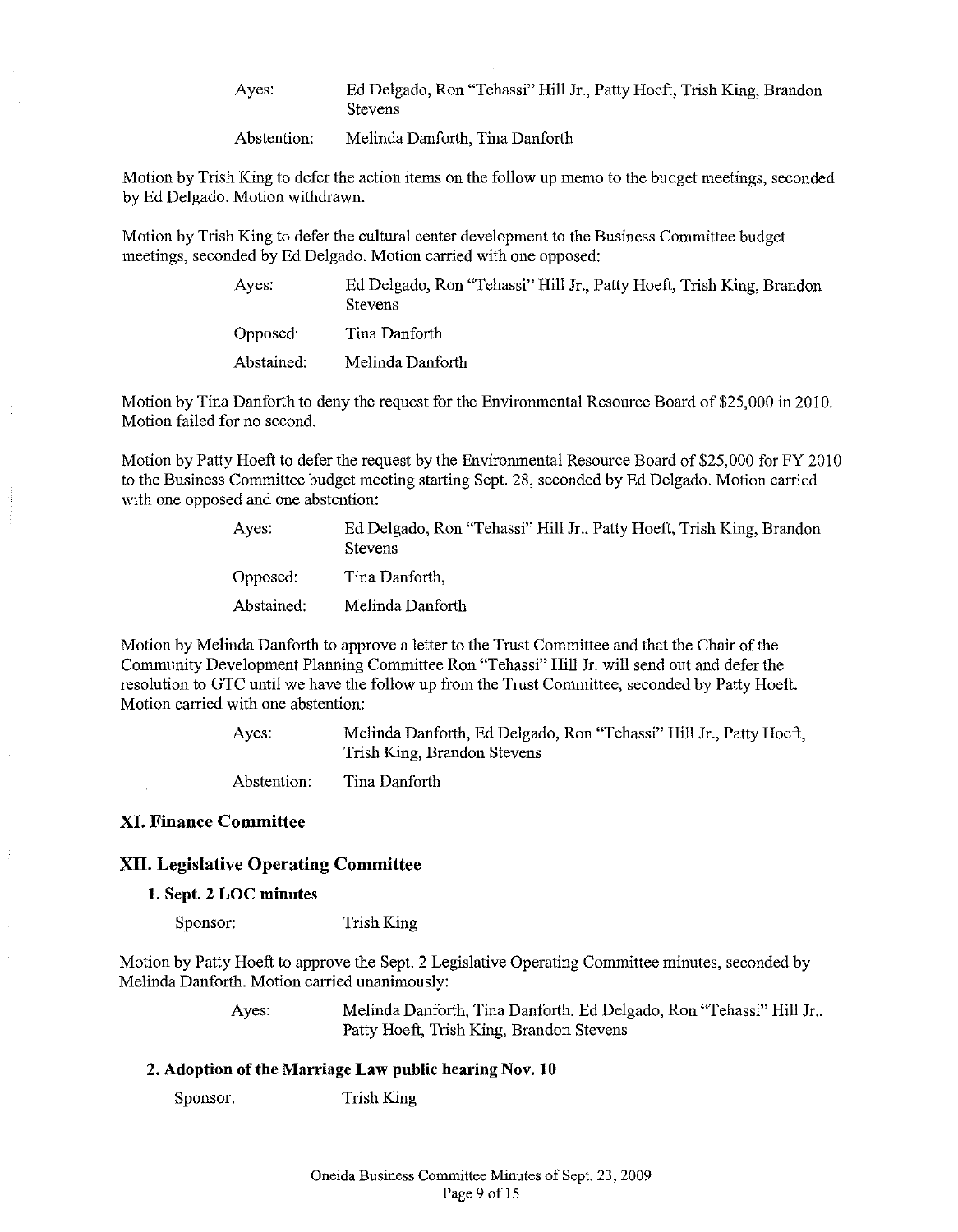Motion by Patty Hoeft to approve setting Nov. 10 as the public hearing date to consider adoption of the marriage law, seconded by Ron "Tehassi" Hill Jr. Motion carried unanimously:

> Ayes: Melinda Danforth, Tina Danforth, Ed Delgado, Ron "Tehassi" Hill Jr., Patty Hoeft, Trish King, Brandon Stevens

#### 3. Adoption of the Divorce, Annulment, Legal Separation Law public hearing Nov. 10

Sponsor: Trish King

Motion by Ed Delgado to approve the public hearing date on Nov. 10 for adoption ofthe Divorce, Annulment, Legal Separation law, seconded by Patty Hoeft. Motion carried with one abstention:

> Ayes: Tina Danforth, Ed Delgado, Ron "Tehassi" Hill Jr., Patty Hoeft, Trish King, Brandon Stevens

Abstention: Melinda Danforth

#### 4. Real Property Law amendments public hearing Nov. 10

Sponsor: Trish King

Motion by Patty Hoeft to approve the public hearing date of Nov. 10 to hear the amendments to the Real Property law amendments, seconded by Ron "Tehassi" Hill Jr. Motion carried unanimously:

> Ayes: Melinda Danforth, Tina Danforth, Ed Delgado, Ron "Tehassi" Hill Jr., Patty Hoeft, Trish King, Brandon Stevens

#### 5. Oneida Nation Gaming Ordinance amendments resolution

Sponsor: Trish King

Motion by Melinda Danforth to approve the resolution 09-23-09-D Adoption of Oneida Nation Gaming Ordinance (ONGO) Amendments, seconded by Ron "Tehassi" Hill Jr. Motion carried unanimously:

> Ayes: Melinda Danforth, Tina Danforth, Ed Delgado, Ron "Tehassi" Hill Jr., Patty Hoeft, Trish King, Brandon Stevens

#### 6. Repeal of the burial endowment fund policy resolution

Sponsor: Trish King

Motion by Ron "Tehassi" Hill Jr. to adopt the resolution 09-23-09-E Adoption ofthe burial endowment fund policy resolution, seconded by Tina Danforth. Motion carried unanimously:

> Ayes: Melinda Danforth, Tina Danforth, Ed Delgado, Ron "Tehassi" Hill Jr., Patty Hoeft, Trish King, Brandon Stevens

# 7. Oneida Higher Education scholarship and tiered funding forward to the Nov. 21 GTC meeting

Sponsor: Trish King

Motion by Trish King to defer the Oneida Higher Education scholarship and tiered funding to the Oct. 14 Business Committee meeting, seconded by Brandon Stevens. Motion carried with one abstention:

> Ayes: Melinda Danforth, Ed Delgado, Ron "Tehassi" Hill Jr., Patty Hoeft, Trish King, Brandon Stevens

Abstained: Tina Danforth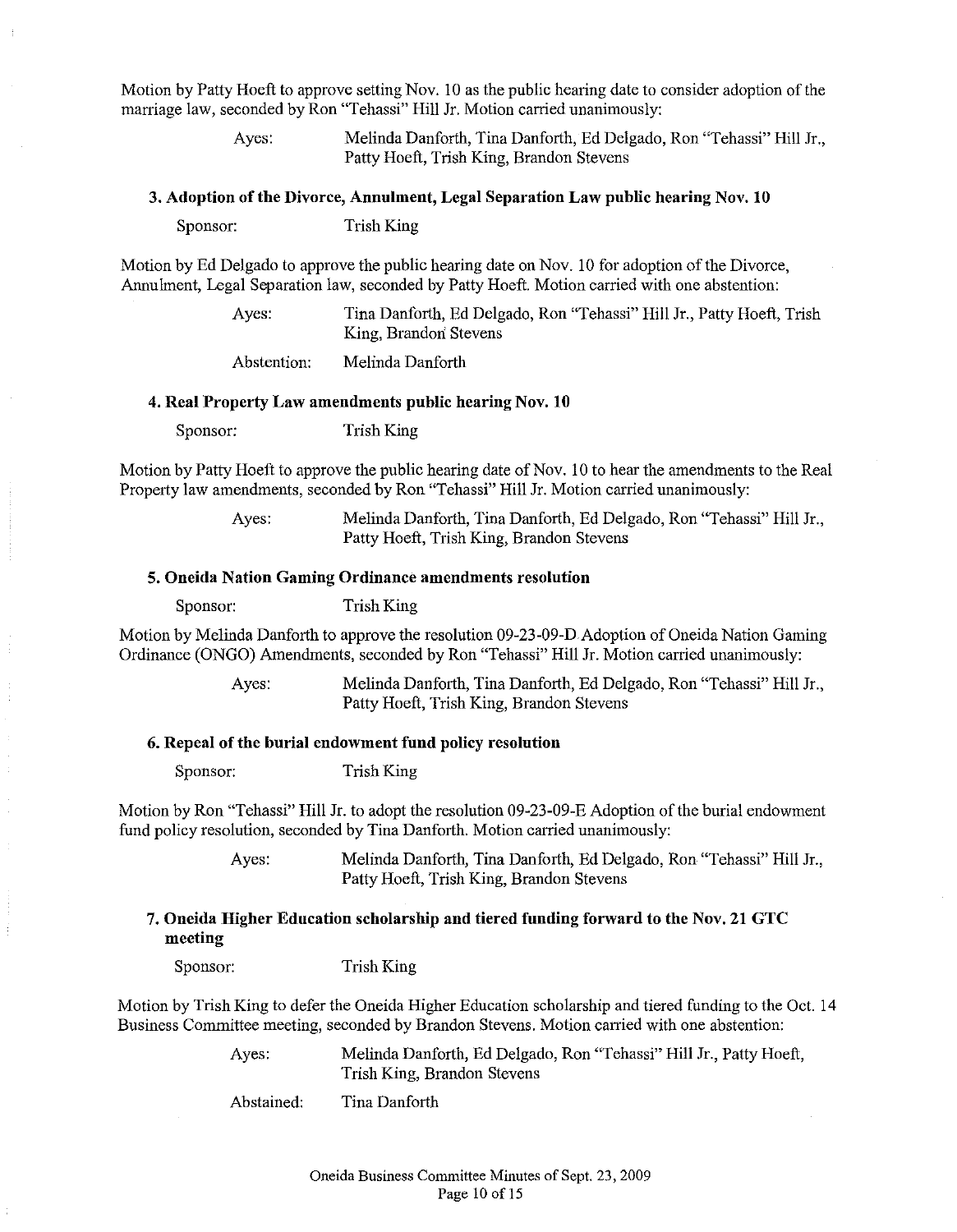#### 8. Children's Burial Fund policy emergency resolution

Sponsor: Trish King

Motion by Patty Hoeft to table to the end of the meeting, seconded by Melinda Danforth. Motion carried unanimously:

> Ayes: Melinda Danforth, Tina Danforth, Ed Delgado, Ron "Tehassi" Hill Jr., Patty Hoeft, Trish King, Brandon Stevens

Motion by Trish King adopt resolution 09-23-09-F Children's Burial Fund Policy Emergency Resolution, with the following language; Be It Finally Resolved that the Trust Enrollment Committee has the discretion to consider extending burial benefits for those children who are eligible for benefits at the time oftheir death, seconded by Patty Hoeft. Motion carried with one abstention:

> Ayes: Melinda Danforth, Ed Delgado, Ron "Tehassi" Hill Jr., Patty Hoeft, Trish King, Brandon Stevens Abstention: Tina Danforth

#### 9. Letter to Hobart

Sponsor: Rick Hill

Motion by Ed Delgado to retro-approve the letter to President Heidel regarding wells, seconded by Melinda Danforth. Motion carried unanimously:

> Ayes: Melinda Danforth, Tina Danforth, Ed Delgado, Ron "Tehassi" Hill Jr., Patty Hoeft, Trish King, Brandon Stevens

Motion by Ed Delgado to retro-approve the letter to President Heidel regarding zoning, seconded by Brandon Stevens. Motion carried unanimously:

> Ayes: Melinda Danforth, Tina Danforth, Ed Delgado, Ron "Tehassi" Hill Jr., Patty Hoeft, Trish King, Brandon Stevens

#### XIV. Executive Session

Motion by Ed Delgado to go into executive session at 2:33 p.m., seconded by Trish King. Motion carried unanimously:

> Ayes: Melinda Danforth, Tina Danforth, Ed Delgado, Ron "Tehassi" Hill Jr., Patty Hoeft, Trish King, Brandon Stevens

Motion by Brandon Stevens to come out of executive session at 3:27 p.m., seconded by Ron "Tehassi" Hill Jr. Motion carried unanimously:

> Ayes: Melinda Danforth, Tina Danforth, Ed Delgado, Ron "Tehassi" Hill Jr., Patty Hoeft, Trish King, Brandon Stevens

### a. Unfinished Business

#### 1. Review of all aspects of Oneida Life Insurance Plan Plus

Sponsor: Jo Ann House/Larry Barton

**Excerpt from Aug. 12:** Motion by Ed Delgado to have the Chief Counsel and Chief Financial Officer to come back in 30 days with report to determine if any possible conflict of interest exists with staff connected with the Oneida Life Insurance Plan Plus program, seconded by Brandon Stevens. Motion carried unanimously.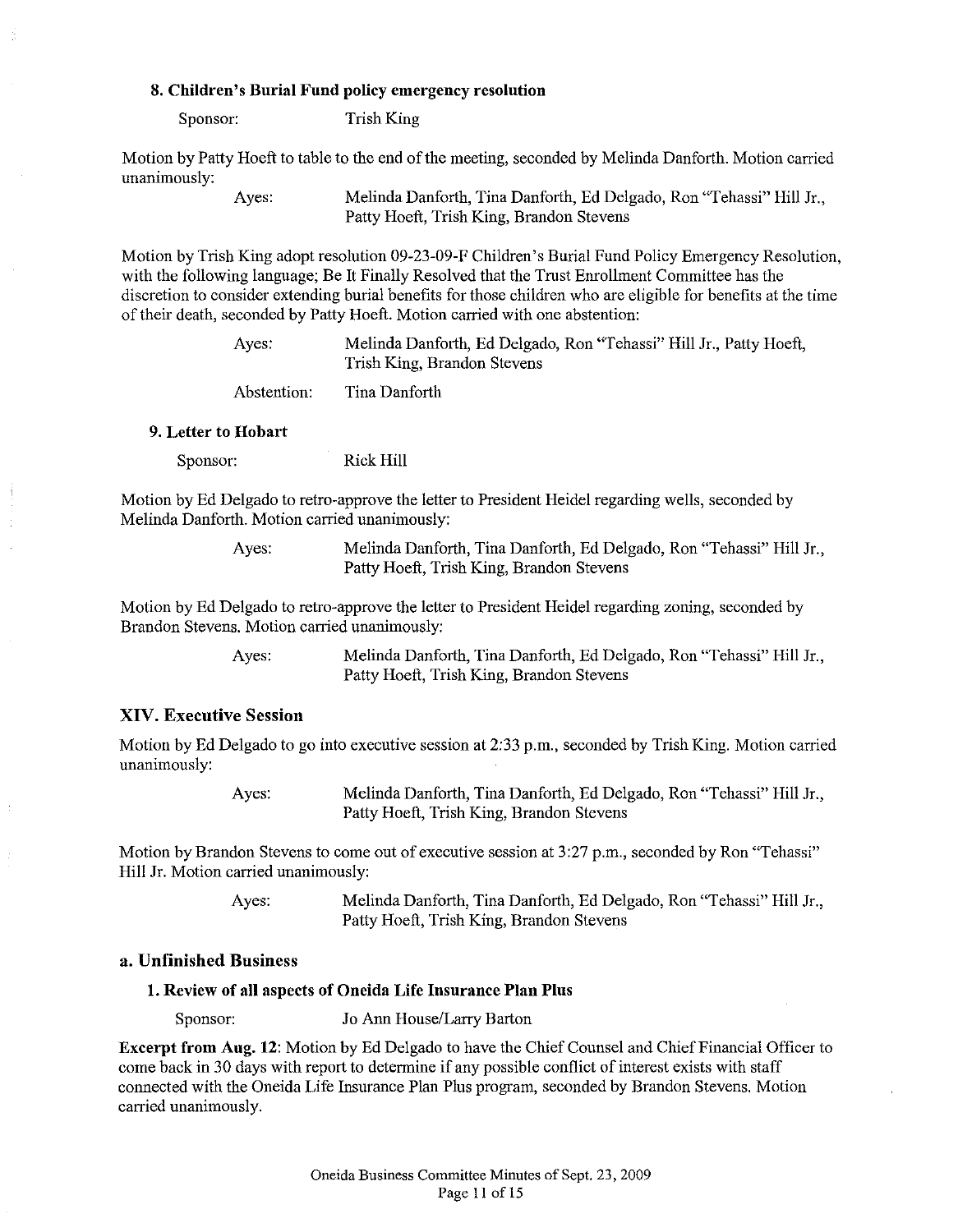Excerpt from Sept. 9: Motion by Kathy Hughes to defer the review of all aspects of Oneida Life Insurance Plan Plus to the Sept. 23 Business Committee meeting, seconded by Patty Hoeft. Motion carried unanimously.

No action taken.

# 2. Railroad easement

Sponsor: Brandon Stevens

Excerpt from July 22: Motion by Patty Hoeft to ask Councihnan Brandon Stevens to take the lead in dealing with the railroad easement issue and to bring us back monthly reports on progress, seconded by Melinda J. Danforth. Motion carried unanimously.

Excerpt from Sept. 9: Motion by Brandon Stevens to defer the railroad easement to the Sept. 23 Business Committee meeting, seconded by Ed Delgado. Motion carried unanimously.

No action taken.

# 3. Business venture with Oneida Airport Hotel Corp.

Sponsor: Brandon Stevens

Excerpt from Sept. 9: Motion by Patty Hoeft to defer the business venture with Oneida Airport Hotel Corporation to the Chief Financial Officer for a report and recommendation at the Sept. 23 Business Committee meeting, seconded by Ron "Tehassi" Hill Jr. Motion carried unanimously.

No action taken.

# 4. Federal lobbyist Carlyle Consulting contract for FY 2010

Sponsor: Bill Gollnick/Nathan King

Excerpt from Sept. 9: Motion by Patty Hoeft to accept the federal lobbyist contract for FY2010 update and receive a recommendation at the Sept. 23 Business Committee meeting, seconded by Ron "Tehassi" Hill Jr. Motion carried unanimously.

No action taken.

# 5. Chief of Staff employment contract

Sponsor: Kathy Hughes

Excerpt from Sept. 9: Motion by Melinda Danforth to approve the recommendation of having the Chairman as a single point of contact for the Chief of Staffcontract, seconded by Ron "Tehassi" Hill Jr. Motion carried unanimously.

Excerpt from Sept. 9:Motion by Ron "Tehassi" Hill Jr. to approve the recommendation negotiation of the Chief of Staff contract, seconded by Kathy Hughes. Motion carried with two opposed.

No action taken.

# 6. Seven Generations investment opportunity

Sponsor: Brandon Stevens/Kevin Cornelius

Excerpt from Sept. 15: Motion by Patty Hoeft to support the Life Settlement Investment proposal by JNC Advisory Services as presented by Seven Generations Corporation and direct the Chief Counsel and Treasurer/CFO to bring back authorizing documents for consideration by the Business Committee at the Sept. 23 regular meeting, seconded by Ed Delgado. Motion carried with one abstention.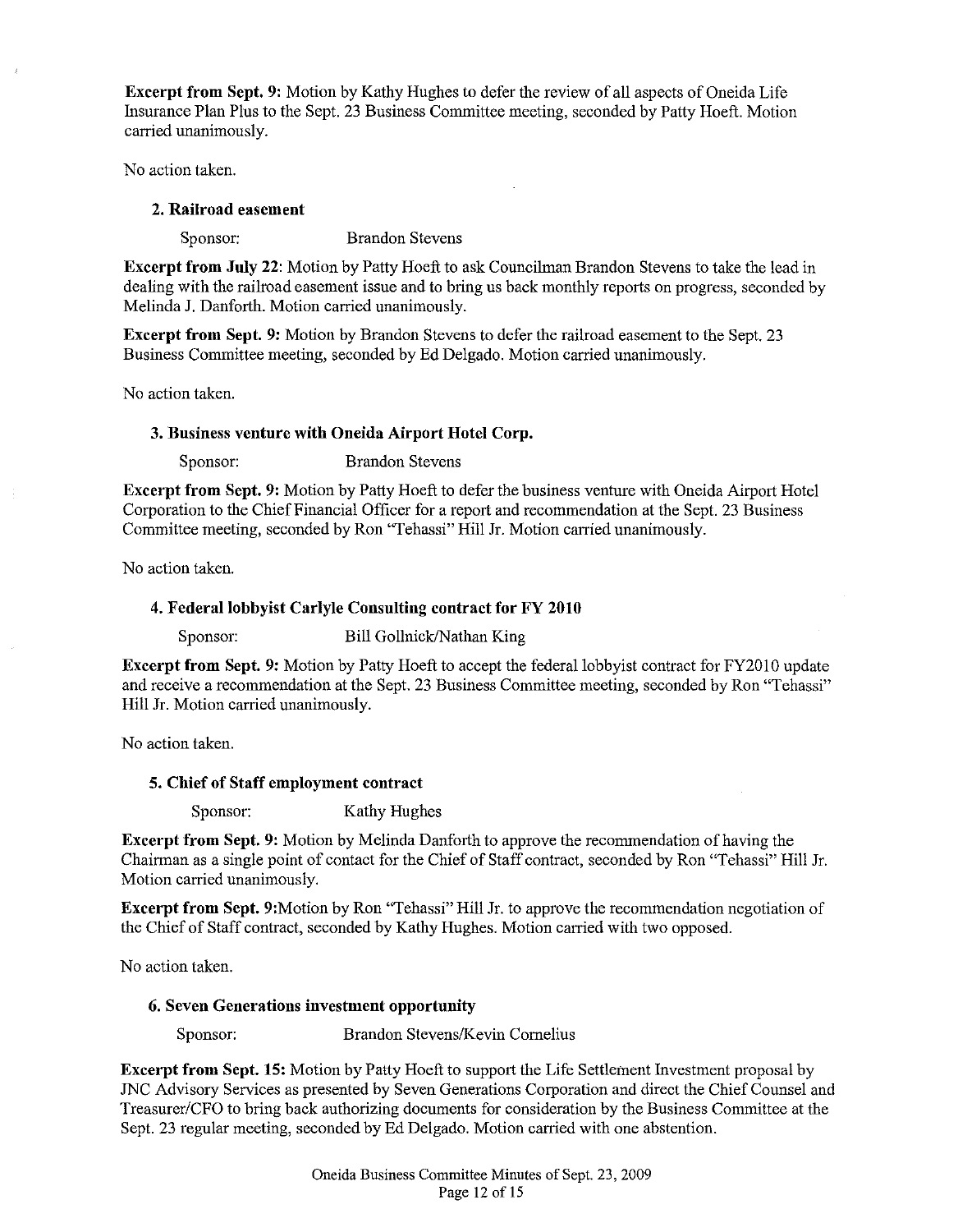Motion by Melinda Danforth to accept the Life Settlement investment opportunity as FYI, seconded by Ron "Tehassi" Hill Jr. Motion carried unanimously:

> Ayes: Melinda Danforth, Tina Danforth, Ed Delgado, Ron "Tehassi" Hill Jr., Patty Hoeft, Trish King, Brandon Stevens

# b. New Business

#### 1. 95 Oneida enrolhnent applicants

Sponsor: Trust/Enrollments/Cheryl Skolaski

Motion by Ed Delgado to approve the 95 Oneida enrollment applicants, seconded by Melinda Danforth. Motion carried unanimously:

> Ayes: Melinda Danforth, Tina Danforth, Ed Delgado, Ron "Tehassi" Hill Jr., Patty Hoeft, Trish King, Brandon Stevens

#### 2. Gaming General Manager contract

Sponsor: Tina Danforth

No action taken.

#### 3. Design project along Highway 41 presentation

Sponsor: Bill Gollnick

No action taken.

|  |  |  |  |  | 4. State lobbyist Jim Tenuta contract FY 2010 |  |
|--|--|--|--|--|-----------------------------------------------|--|
|--|--|--|--|--|-----------------------------------------------|--|

Sponsor: Bill Gollnick/Nathan King

No action taken.

#### 5. Personnel complaint dated Sept. 17

Sponsor: Patty Hoeft

Motion by Brandon Stevens to accept the personnel complaint dated Sept. 17 as FYI, seconded by Patty Hoeft. Motion carried with one abstention:

> Ayes: Abstention: Melinda Danforth, Ed Delgado, Ron "Tehassi" Hill Jr., Patty Hoeft, Trish King, Brandon Stevens Tina Danforth

#### 6. R.W. Baird contract following recent bond applications approved by the IRS

Sponsor: Larry Barton/Terry Cornelius

Motion by Melinda Danforth to approve the R.W. Baird contract following recent bond applications approved by the IRS, seconded by Ed Delgado. Motion carried unanimously:

> Ayes: Melinda Danforth, Tina Danforth, Ed Delgado, Ron "Tehassi" Hill Jr., Patty Hoeft, Brandon Stevens

Not present: Trish King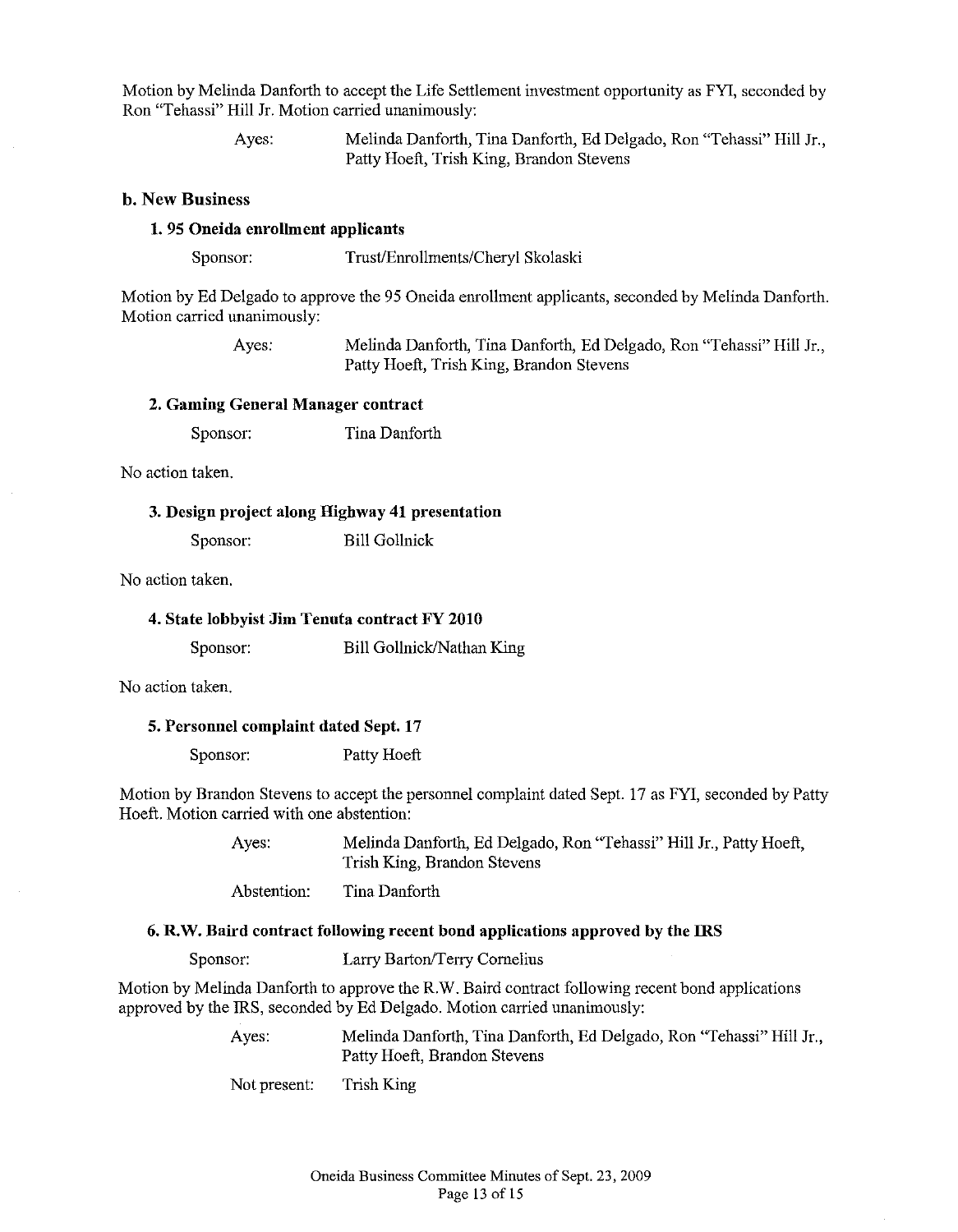## 7. General Manager employment contract

Sponsor: Trish King

No action taken.

#### 8. Personnel complaint dated Sept. 18

Sponsor: Patty Hoeft

Motion by Patty Hoeft to send a letter to the tribal employee who submitted a complaint that we received on Sept. 18 and that letter will be referred to the General Manager to follow the regular process to deal with this matter, seconded by Brandon Stevens. Motion carried with one opposed and one abstention.

| Aves:      | Ed Delgado, Ron "Tehassi" Hill Jr., Patty Hoeft, Trish King, Brandon<br><b>Stevens</b>                                                                                                                                                                                                                                                                                          |
|------------|---------------------------------------------------------------------------------------------------------------------------------------------------------------------------------------------------------------------------------------------------------------------------------------------------------------------------------------------------------------------------------|
| Opposed:   | Tina Danforth                                                                                                                                                                                                                                                                                                                                                                   |
| Abstained: | Melinda Danforth                                                                                                                                                                                                                                                                                                                                                                |
|            | For the record: Ed Delgado supported the motion but his position on this issue needs to<br>be followed through in a very fair and an independent manner.                                                                                                                                                                                                                        |
|            | For the record: Melinda Danforth re-accused herself because of personal conflict.                                                                                                                                                                                                                                                                                               |
|            | For the record: Tina Danforth opposed because it just creates another level of<br>bureaucracy to deal with a matter that the General Manager should have<br>dealt with in the first place, because when it gets to the appeal level, its<br>going to end up there anyway. She also opposed it for the reason only<br>speaking with the General Manager and not the complainant. |

#### c. Reports

# 1. New York Land Claims settlement update aud retro-approval of development agreement changes

Sponsor: Bill Gollnick/Jo Anne House

Motion by Brandon Stevens to accept the New York land claims verbal update, seconded by Ed Delgado. Motion carried unanimously:

> Ayes: Melinda Danforth, Tina Danforth, Ed Delgado, Ron "Tehassi" Hill Jr., Patty Hoeft, Trish King, Brandon Stevens

Motion by Brandon Stevens to consent to cordish entering into a non-disclosure agreement with third party [name redacted under section 7.4-1 (a) of the Open Records and Open Meetings Law to protect confidential information third party name is in confidential records] for the purposes of reviewing documentation and specifically requiring separate approval for the purposes of authorizing any project subject to section 2.1(a) of the Development Agreement, seconded by Ed Delgado. Motion carried with two abstentions:

| Aves:       | Ed Delgado, Ron "Tehassi" Hill Jr., Patty Hoeft, Trish King, Brandon<br><b>Stevens</b> |
|-------------|----------------------------------------------------------------------------------------|
| Abstention: | Melinda Danforth, Tina Danforth                                                        |
|             | For the record: Melinda Danforth recused herself from this item.                       |